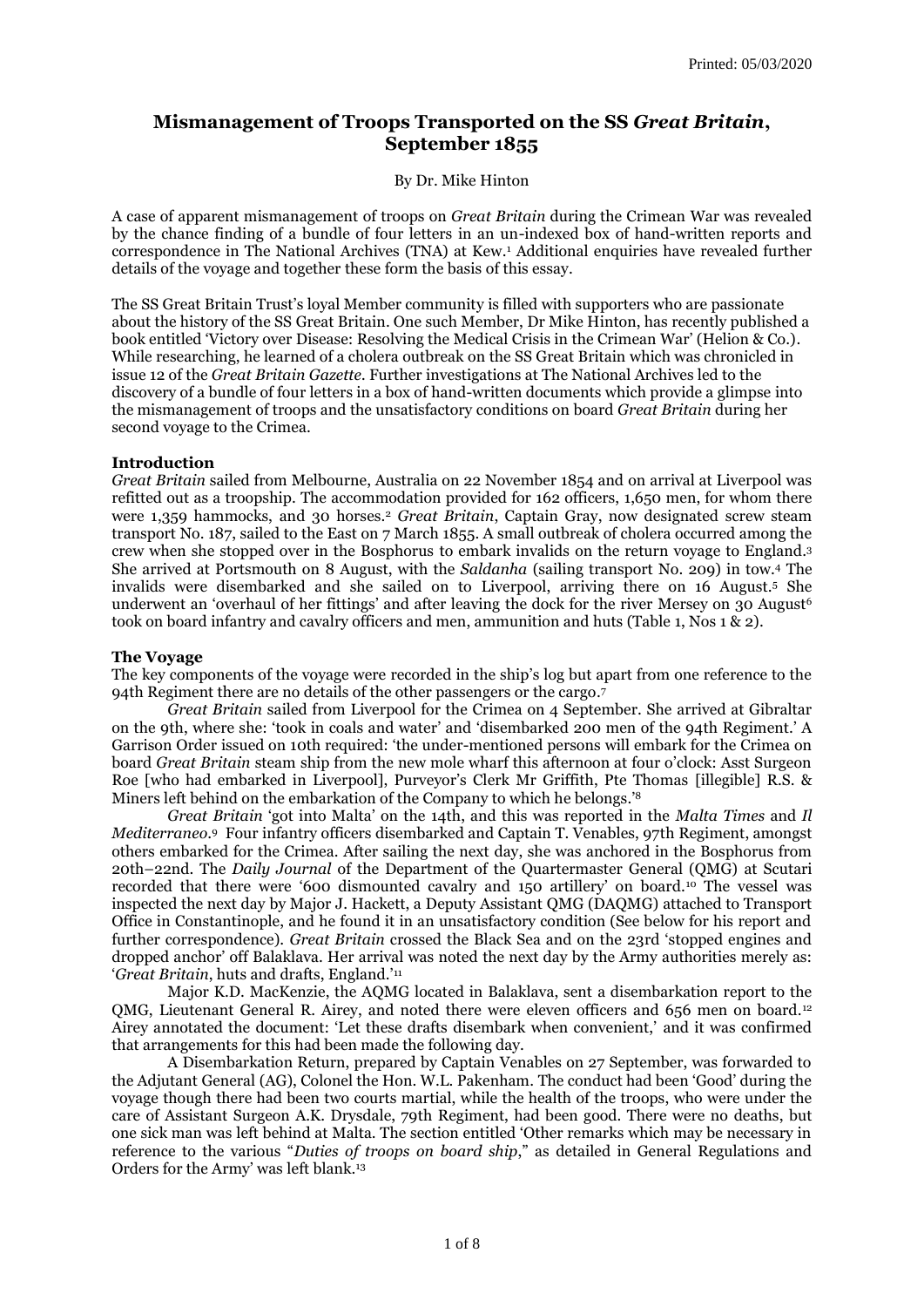In his regular despatch W.H. Russell, *The Times* correspondent in the Crimea, noted wryly: 'Just as the cavalry are going to Constantinople draughts arrive for them here. The *Great Britain* now exhibits her huge hulk in Balaklava.'<sup>14</sup> On the 6 October the QMG sent the disembarkation returns for *Europa* (see below), *Furious*, *Great Britain*, and *Medway* to Major General J. Freeth, the QMG of the Army at Horse Guards in London, <sup>15</sup> and on the 9th, after nearly a fortnight in Balaklava, *Great Britain* left on the next phase of her war service: 'for Souchoum Kaleh [in Georgia] with Turkish troops.'<sup>16</sup>

### **Passengers**

**94th Regiment:** The regiment was stationed at Windsor – where it had been on duty since the previous Christmas, under the command of Colonel Dennis. Orders were received on 28 August to proceed to Gibraltar, <sup>17</sup> where the regiment was expected to remain for two months before 'proceeding to the Seat of War.'<sup>18</sup> A later report provided further details: 'Two companies of the 94th Regiment, under the command of Captain Bruce, left Windsor yesterday [2 September] morning at 7 o'clock per the South-Western Railway for Liverpool, whence they will sail for Gibraltar by the transport steam ship *Great Britain*. <sup>19</sup> At 9 a.m. the remainder of the regiment, – six companies, under the command of Colonel Dennis – […] proceeded to Portsmouth, whence they will sail for the same destination by the ship *Perseverance*.'<sup>20</sup>

HMS *Perseverance*, an iron screw steam troopship,<sup>21</sup> arrived first at Gibraltar. A Garrison Order was issued on 9 September: 'The [66th] Regiment will prepare its dinners in Barracks tomorrow to be carried out to the camp and will afterwards hand over the Barracks. The 94th Regiment having arrived from England on board Her Majesty's Ship *Perseverance* will disembark at the new mole wharf at six o'clock on Tuesday morning next [11 September].' <sup>22</sup> *Great Britain* arrived on 9 September and a report penned the next day recorded the occasion: 'The two companies of the 94th Regiment, under the orders of Captain Brice, landed at the new mole on the 10th inst. from on board the *Great Britain*, steam transport, and, after forming into line marched down to […] the grand Casement Barracks, preceded by the band of the 3rd Royal Lancashire Militia; two hours after the *Great Britain* left the harbour for Malta and the Crimea with the remainder of her gallant freight (detachments of cavalry and infantry), amid great cheering by their brethren in arms, and the sailors on board ships of war and transports lying at anchor off the mole.' 23

**The Cavalry:** The depots of the regiments selected to provide the drafts for the Crimea were in Brighton, Canterbury, and Preston in England, and in Limerick and Newbridge in Ireland (Table 2). The departure of the cavalry detachments from Ireland was reported in the papers, albeit with a number of errors: 'About 5 o'clock p.m. [on 30 August], 5 officers and 270 men from dragoon regiments embarked at North Wall, [Dublin] for Liverpool, *en route* for the Crimea. The drafts consisted of 30 to 50 men each from the 2nd [*sic*: 2nd Dragoons], 4th, and 5th Dragoon Guards, 6th Dragoons, 8th and 11th Hussars, and 17th Lancers. […] The troops were enthusiastically cheered by the populace. 24

**Other Infantry Regiments:** The infantry regiments whose personnel were destined for the Crimea are given in contemporary newspapers reports are summarized in Table 1, Nos 2, 3, 5–8 and 10–12. Inconsistencies and errors can be identified and some of these have been perpetuated by one journal copying an inaccurate report from another. The infantry regiments referred to were the 1st, 9th, 17th, 18th, 30th, 33rd, and 49th Regiments, and the officers, who left their depots towards the end of August or early in September, travelled to Liverpool, presumably by train and if necessary by sea, in time to embark on *Great Britain* by 4 September (Table 2).

Two reports recorded that between 300 and 400 infantrymen in seven regiments embarked at Liverpool (Table 1, Nos 5 & 8). With the exception of the two companies of the 94th Regiment that left the ship at Gibraltar, no information about these men leaving their depots or of them disembarking at Valetta, Scutari, or Balaklava has been located in appropriate regimental muster rolls in WO 12 and 14. Nevertheless, a return of the strength of the Malta garrison for September recorded that 529 men joined from England during September, although no details of the regiments involved or when the men arrived were given.<sup>25</sup>

Following arrival at Malta a General Order dated Valetta, 15 September directed that following infantry officers to 'remain on board *Great Britain* to join their corps in the Crimea.' Ensigns Darvell, Fry, & Hutchings, 18th Foot; Lieutenants Cumming & Grubbe, 9th Foot; Assistant Surgeon Rae [*sic*: Roe], 92nd Regiment; Ensigns Field, Astley, & Cresswell, 49th Foot; Ensigns Elwyn, Smith, & Allardice, 30th Foot; Lieutenants Graham, Forbes, Twining, & Banwell and Ensigns Vaughan, Bally, & Statham, 33rd Foot; and Ensign Townsend [*sic*: Townshend], 1st Foot, while the following will 'land and join their depots at Malta.' Ensigns McGill [*sic*: Magill, who actually remained on board and proceeded to the Crimea], & Shaw, 18th Foot; Scott, 49th Foot; Little, 17th Foot; and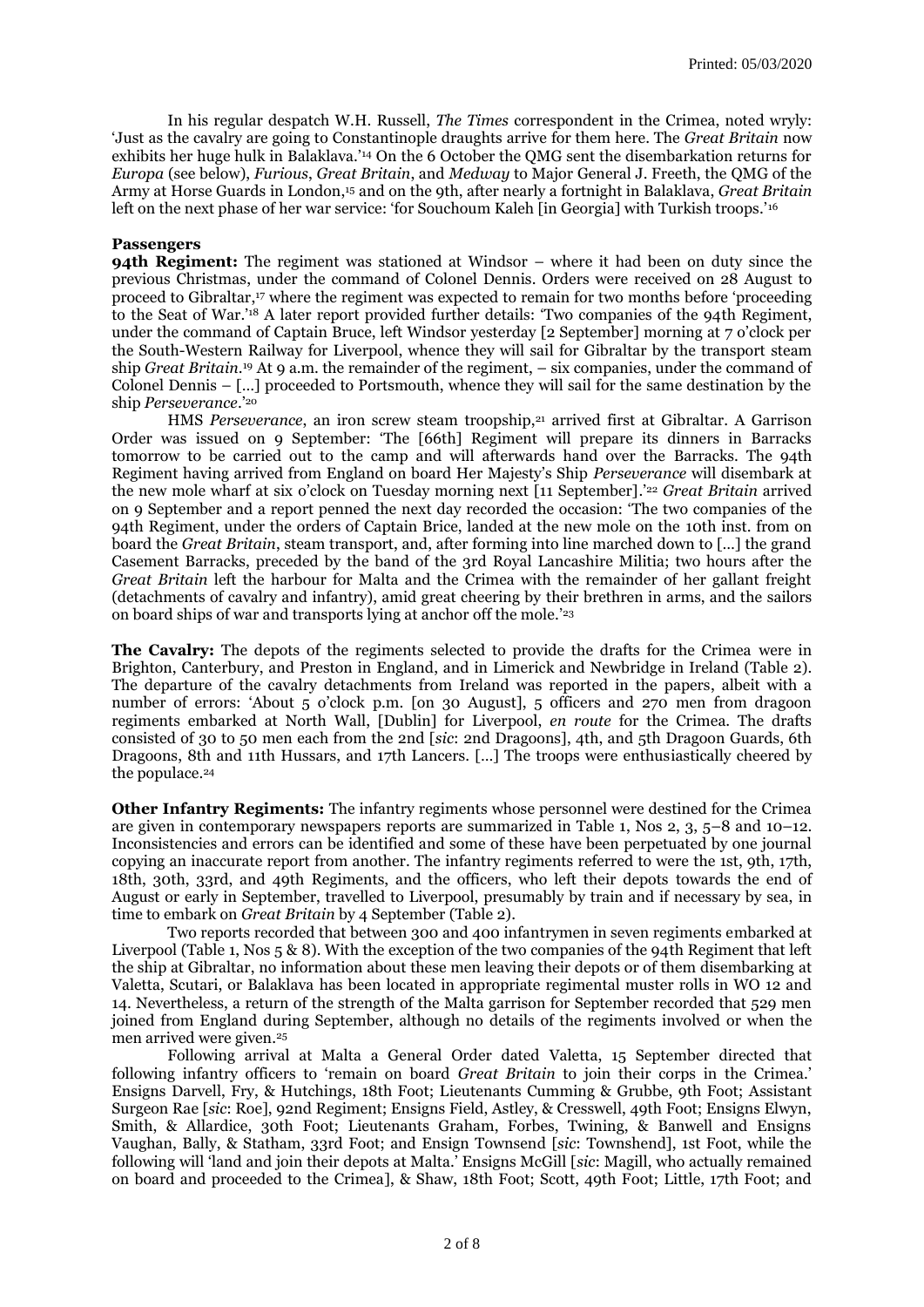Bayliffe, 30th Foot. There was no mention of any infantry soldiers either on board or landing at Malta. <sup>26</sup> A similar list, which omitted Ensign Little, and also contained errors, was published in the *Malta Times* (Table 1, No. 12).

Captain T. Venables, 97th Regiment, embarked at Malta. He had left the regimental depot in Colchester for Malta on 2 July, <sup>27</sup> and had been attached to Light (Malta) Reserve Battalion. A General Order issued in Valetta on 15 September directed him, together with Assistant Surgeon Sinclair, 93rd Regiment, and Sergeant A. Reid and Bombadiers W. Perriman and J. Hamill of the Royal Artillery, to embark on *Great Britain* for 'service with the respective corps in the Crimea.'<sup>28</sup> Venables thus became the senior military officer for the remainder of the voyage.

**Surgeons:** Assistant Surgeon A.K. Drysdale, 79th (Cameron Highlanders), who was attached to the Cavalry, and Acting Assistant Surgeon S.B. Roe, were ordered to 'proceed' from the General Hospital, Fort Pitt, Chatham, to Liverpool, and 'there to embark in the *Great Britain* steamer for the East.'<sup>29</sup> On arrival at Gibraltar a Garrison Order required Roe to stay on board and this was also the case at Malta.<sup>30</sup> As mentioned previously Assistant Surgeon W. Sinclair, 93rd Regiment, joined the *Great Britain* at Malta for the Crimea.

## **Cargo**

**Wooden Huts:** A hundred huts manufactured from Baltic timber by Messrs J.M. and H.A. Bennett, Hyde Road, Manchester with a capacity for 2,960 men were sent to provide accommodation for the second winter in the Crimea. <sup>31</sup> Their loading on *Great Britain* and *Europa* was inefficiently done as two officials from London 'on going aboard *Europa* […] found only one side and the top of each separate hut on board, and on making further enquiries they ascertained that the remaining portions had been put on board the *Great Britain*;' (Table 1, No. 9) Some days later a newspaper report of the incident had the apposite headline: 'The way huts are sent to the Crimea.'<sup>32</sup>

*Europa* (paddle steam transport, No. 55) sailed on the same day as *Great Britain*. She had been expected to leave on 1 September but was delayed by an order from headquarters that required several more officers to embark. The 'detention cost the country £150' (Table 1, No. 9). *Europa* arrived at Balaklava 'from Malta with drafts' on 21 September.<sup>33</sup>

**13-Inch Mortar Shells:** *Great Britain* and *Europa* conveyed shells to the Crimea; about 500 tons in the case of *Great Britain*. <sup>34</sup> However, the siege ended on the 9 September and none would have been used in anger. Nevertheless, the British fired nearly 40,000 into the city during the campaign, together with about 210,000 other types of shot and shell.<sup>35</sup>

### **The Mismanagement Issue:**

The episode was recorded in a report written on 22 September following a routine inspection of *Great Britain* by Major J. Hackett, a DAQMG attached to Transport Office in Constantinople. The recipient was Brigadier General H.K. Storks, commanding on the Bosphorus, and he referred the report to Headquarters in the Crimea with a covering letter. The final document in the collection is the explanation made by Captain Venables of what took place.

**Letter 1:** 'I regret to have to report the state in which I found the *Gt Britain* steam transport when I visited that vessel shortly after her arrival on the 20th inst. […] I found that the hammocks were not lashed up and on enquiry I found that they had been slung during the whole voyage. The decks used by the troops were dirty, and in two of those the filth swept into the middle of the floor left there. As the commanding officer had given instructions to the Orderly Officer to have the decks properly cleaned, and that officer had neglected his duty, I gave instructions that he [Lieutenant Winstanley, 4th Light Dragoons] should be placed in arrest and reported on the arrival of the transport on Balaklava. The men generally were dirty both in their persons and clothes, the sentries negligent in their duty, and inattentive and disrespectful when officers passed them. There were upwards of 700 men on board this vessel, and the command was at first in the hands of a Captain. At Gibraltar this officer left the ship, and a Lieutenant took command as far as Malta [probably Lieutenant Macneill, 13th Light Dragoons], when another Captain came on board [Captain T. Venables, 97th Regiment]. This frequent change could not but have a prejudicial effect upon the discipline of young soldiers and I would respectively beg to suggest that necessity of a field officer [major or above] being embarked with such a large number of troops and also that when drafts are sent out the men should be quartered and mess by regiments, and not allowed, as was the case in the *Gt Britain*, to be mixed up and separated from their non-commissioned officers, who has control over them, thus making the maintenance of discipline and cleanliness a more difficult task than it need to have been.'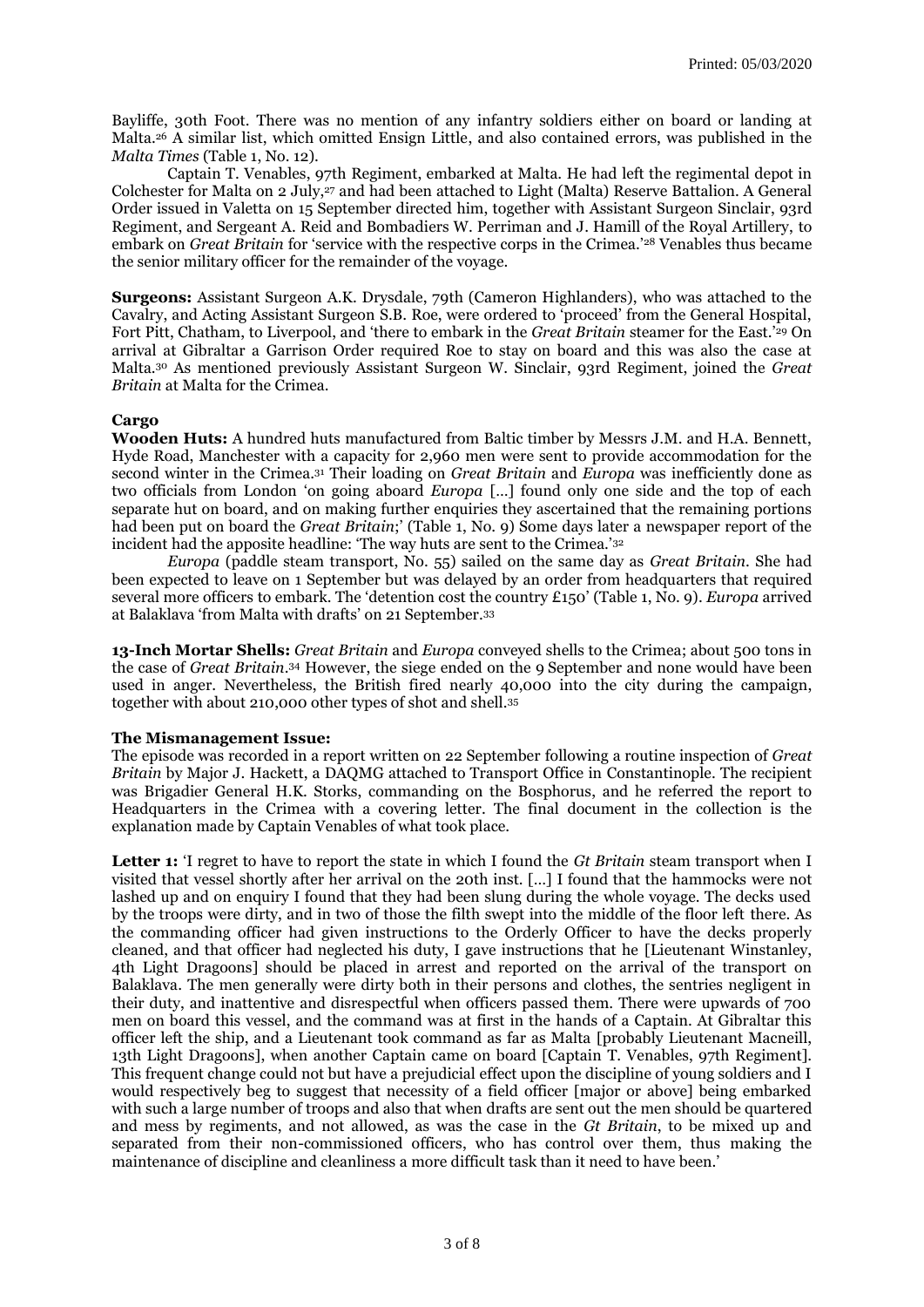**Letter 2:** On the 24 September Storks forwarded Hackett's letter to the AG in the Crimea with the following observations: 'I [enclose a] letter from Major Hackett, DAQMG, reporting the state of the troops on board the steam transport *Great Britain*. I would submit for the favourable consideration of His Excellency the Commander of the Forces [General J. Simpson], the importance of bringing this subject before the authorities at home; as I have reason to believe, that this is not a solitary instance of irregularity, and want of discipline on board transport ships; and it is important that large drafts like those on board the *Great Britain* should be under the command of an officer of standing and experience.'

**Letter 3:** Following the arrival of *Great Britain* at Balaklava Pakenham, the AG, wrote on 30 September to Lieutenant General Sir W. Codrington, KCB, who commanded the Light Division: 'I have the honour by the direction of the Commander of the Forces to request that Captain Venables, 97th Regiment, may be called upon to report the state of the *Great Britain* steamer, and the conduct of the troops on board during the passage to Balaklava. His disembarkation report mentions no irregularity [as referred to earlier]; and it is only on the receipt of the enclosed letters from Scutari that it was discovered that the state of the ship was considered so unsatisfactory that the staff officer appointed to inspect it found it necessary to place an officer in arrest for neglect of duty when at Constantinople. Captain Venables has had an opportunity of reading the letters from General Storks and Major Hackett and is aware that an explanation from him will be required.

**Letter 4:** Codrington referred the matter to Lieutenant Colonel J.S. Brownrigg, CB, the Assistant AG in the Light Division,<sup>36</sup> and Venables provided him with his explanation of events on the 1 October: 'I have the honour to state for the information of the Commander of the Forces, in reply to the letters here enclosed, that I embarked as a passenger on board the *Great Britain* steam ship at Malta on the 15th September last. I found myself the only captain on board. On the ships arrival at Constantinople, Major Hackett, staff officer, came on board to inspect the ship, and found fault with decks being dirty; they were so on that occasion, but I had desired the subaltern on duty, Lieutenant Winstanley, 4th Light Dragoons, to see that they were properly cleaned, as I had found them in the state reported by Major Hackett on my morning tour between decks. It was not done and Lieutenant Winstanley was placed under arrest for neglect of duty. I verbally reported the circumstances to the Assistant Quarter Master General at Balaklava on the ships arrival outside the harbour and in writing to the commander of the 4th Light Dragoons. I beg most respectively to call attention to the fact, that the drafts with very few exceptions, were commanded by very young officers, the non commission officers and men had been but lately enlisted and many of them were unacquainted with their officers, they appear to have been put on aboard on a hurried manner at their places of embarkation, no arrangement made in putting by safely their arms and accoutrements which they had in their possession and mostly stowed away in the hammocks. The blankets were constantly brought on deck. The ship being divided into different compartments it was difficult to arrange that each draft should have a portion of the ship to itself, and these drafts being mixed in these compartments caused the irregularity complained of, as no officer could be made responsible for the cleanliness of these places. The portion of the upper deck apportioned for the troops being limited; many of the men had to clean their appointments on the lower deck thereby adding to the difficulty of the cleanliness of the lower decks. Had the passage been a longer duration I should have considered it my duty to have made a fresh arrangement for the regularity of the ship, but knowing that it was only for a few days I used by best endeavours to keep the ship in a clean a state as possible, and I trust that my explanation may be deemed satisfactory to the Commander of the Forces.' An annotation on the letter by Codrington indicated that it was forwarded, presumably to Headquarters.

### **Discussion:**

The departure of *Great Britain* from Liverpool was widely reported in several newspapers. Errors and inconsistencies could be identified in these and in some instances, they were perpetuated by one journal copying a report published previously in another (Table 1). In the event, the large draft of NCOs and men from nine cavalry regiments was accompanied by too few officers and NCOs, viz. eleven junior officers, six sergeants and twenty corporals. The ratio of officers to the other ranks ranged from 1:32 to 1:130, with the largest draft (17th Lancers) being commanded by a cornet who had been commissioned only four months before sailing for the Crimea. In contrast, in September 1855, the Cavalry Division in the Crimea comprised 271 regimental officers and 5,565 NCOs and men; giving an overall ratio of officers to other ranks close to 1:20 with a range of 1:16 to 1:26 if the 11th Hussars is excluded (Table 3).

Hackett's report indicated that there was a want of organization during the whole voyage and that the problems encountered on *Great Britain* were not unusual. This suggests that it was not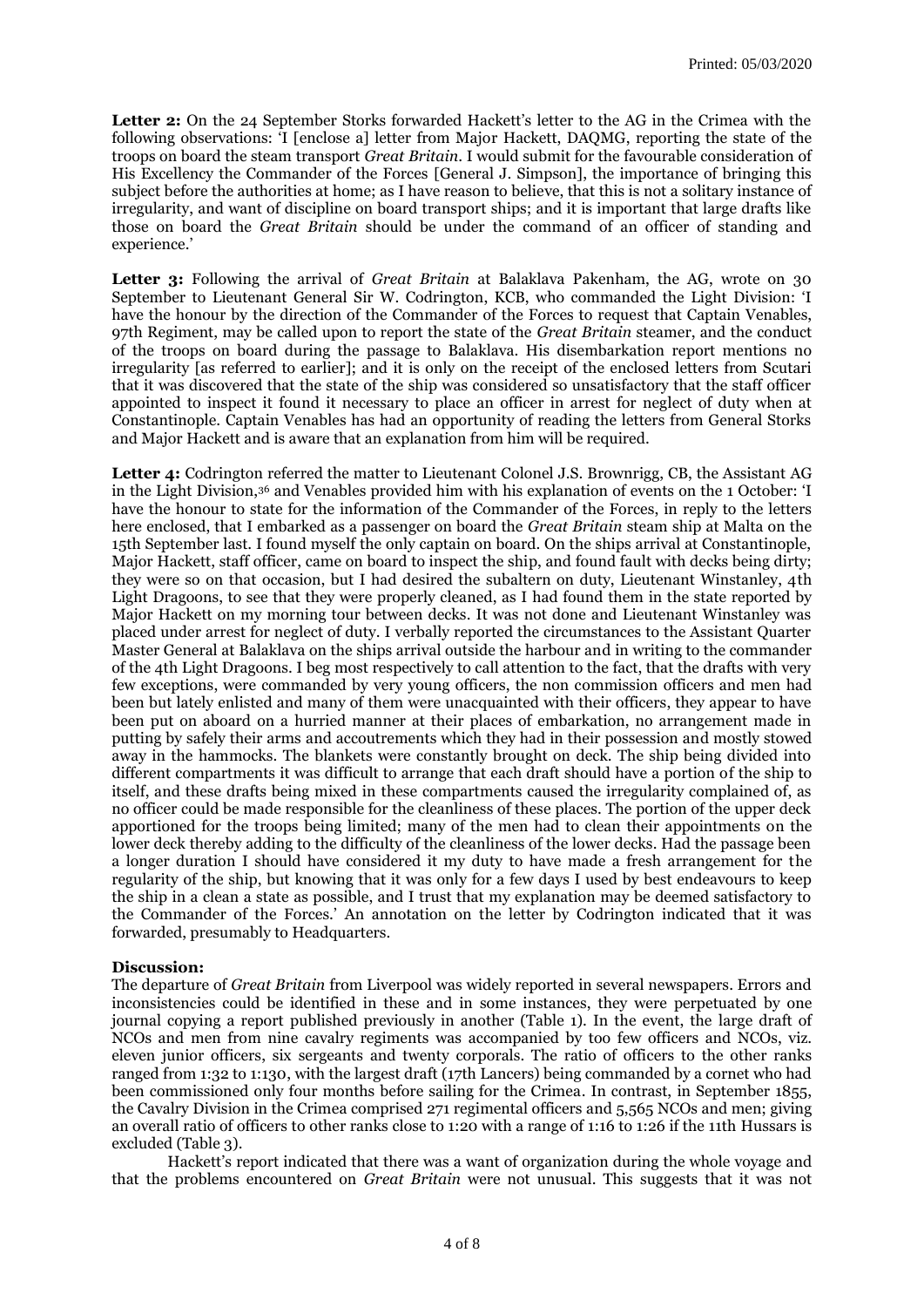infrequent for troop ships travelling to and from the East having insufficient experienced senior officers and NCOs on board who could more easily maintain discipline, and who would have been better able to assist the men in adapting to the challenges of living in cramped, poorly lit and illventilated conditions below deck.

Venables, an infantry officer of eleven years experience, embarked at Malta as a passenger and assumed command as he was the senior military officer on board. The trip to Constantinople was less than a week and as he pointed out in his letter of explanation there had been little time for him to have effected any worthwhile changes in the way the troops were managed, even though he stressed that he had good intentions in that regard.

Given that the voyage to Constantinople had taken nearly three weeks the prevention of the deterioration of the conditions below deck should have been the collective responsibility in some measure of the nine cavalry officers. It is perhaps unfortunate that it was Winstanley's turn to be on duty when Halkett made his tour of inspection and placed him under arrest. No evidence has yet been found that he was formally disciplined. He was assigned to the Cavalry Depot at Scutari soon afterwards and remained on duty there from 26 October until 3 May 1856.

Following his return from the East Winstanley was involved in an unsavoury bullying incident at the Barracks at Brighton on 21 September 1856. Briefly, he and two other officers (Cornets Lord E.McD Vane Tempest and W.J. Birt) maltreated Cornet T.H. Ames. The incident, which was reported in extenso in the press,<sup>37</sup> was followed by their arrest and a court martial. Vane Tempest and Birt, who were the principal miscreants, were dismissed from the service,<sup>38</sup> while Winstanley, who, surprisingly perhaps, escaped censure. He retired from the Army during the following year. 39

#### **Afterword:**

It is unlikely the problem of mismanagement was due to over crowding as *Great Britain* was a large vessel and the next year conveyed '60 officers, 1,400 men, and their baggage etc.' to England. <sup>40</sup> A letter written on 28 May 1856 by Captain William Barnston, 55th Regiment, during the voyage home suggests that life on board was satisfactory: 'We left the Crimea all in a hurry – had only a few hours' notice. We have had a most beautiful passage. This *Great Britain* is an immense steamer; of course, you have heard all about her. There are two entire regiments on board – the 30th and ourselves; the most comfortable vessel I ever was in.'<sup>41</sup>

*Great Britain* arrived in the Crimea after the decision had been taken to over-winter the Cavalry Division in Turkey. Briefly, Lord Panmure, the Minister for War, had instructed Storks on 8 September to prepare accommodation for 4,000 horses in Turkey. <sup>42</sup> On 20 September *The Times* correspondent reported that: 'The whole of the British cavalry now in the Crimea is shortly to be transferred to this neighbourhood.<sup>43</sup> General Storks has been busy for some days past seeking quarters for them in the vicinity of the Sea of Marmora. […] General Storks is taking quarters for 4,000 horses.'<sup>44</sup>

Colonel E.C. Hodge, 4th Dragoon Guards, noted on 22 October that 'some of the cavalry are to embark almost immediately for Scutari.' On the same day he wrote in a letter that 'The *Himalaya*  arrived here today and is to take away 340 horses of the Heavy Brigade. The sick and dismounted men will, of course, go first.'<sup>45</sup>

Given that all the NCOs and men who arrived on *Great Britain* were 'dismounted' it is likely a proportion of them would have stayed as such, given the run down of the Cavalry, and some may have been sent to join the newly formed Cavalry depot in Scutari after their arrival. At the end of October this depot comprised 632 NCOs and men.<sup>46</sup> Lieutenant Colonel L. Fyler, 12th Lancers, arrived at Scutari to take command on 2 November<sup>47</sup> and during the month a further 597 men joined the unit, while in this time thirty died,<sup>48</sup> ten were sent to England and 139 rejoined their regiments, leaving 1,039 men in the depot at the end of the month (Table 4).

Thirteen of the fourteen regiments in the Cavalry Division had relocated to Turkey by the end of 1855. They did not return to the Crimea and were transported to other locations following the ratification of the Peace Treaty on 27 April 1856.

**Acknowledgement:** I am grateful to Tony Margrave for additional information on the officers, and the incident at Brighton, to which reference has been made.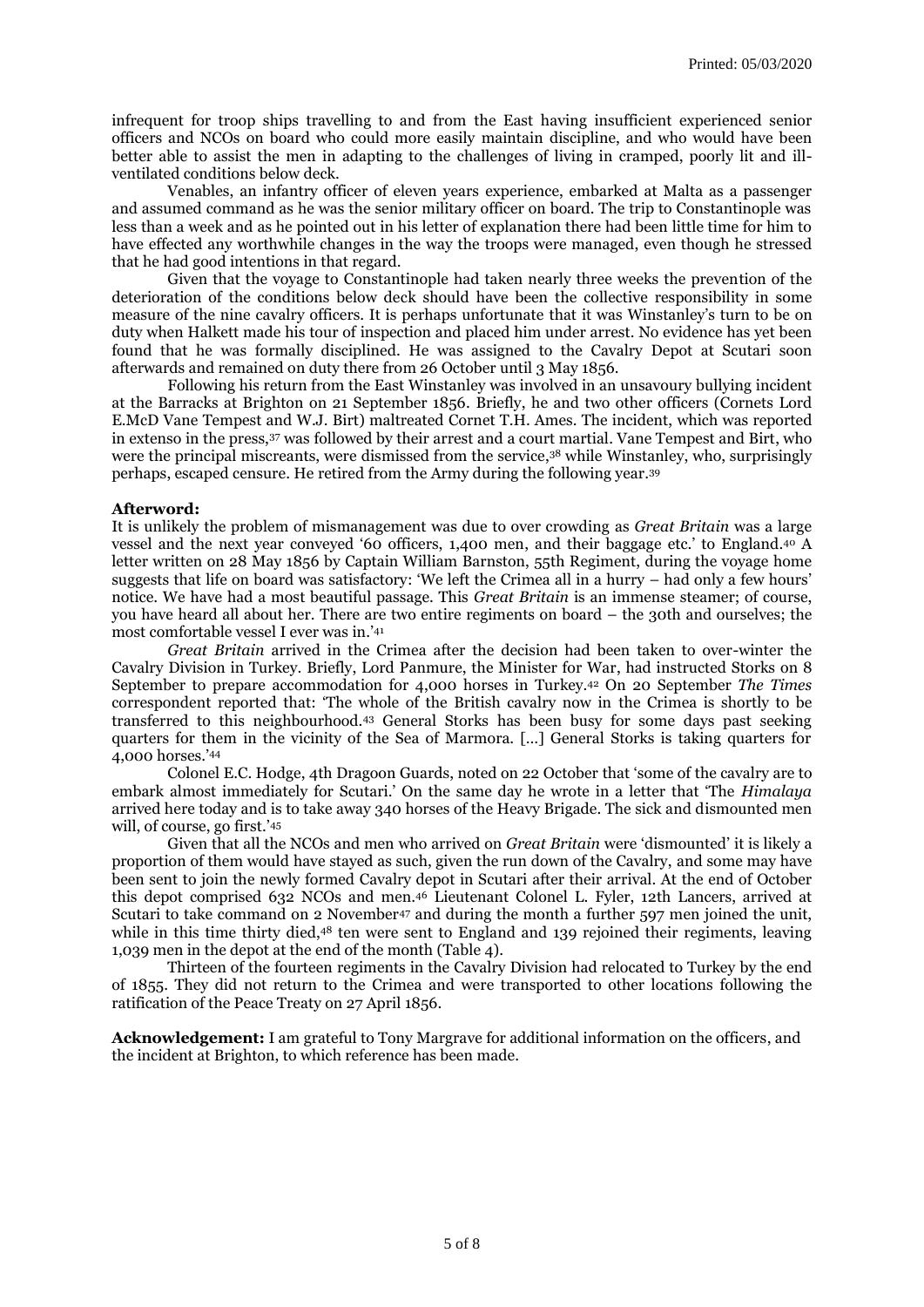|  |  | Table 1: Details of the troops conveyed to the East on <i>Great Britain</i> , 3–23 September 1855 |
|--|--|---------------------------------------------------------------------------------------------------|
|--|--|---------------------------------------------------------------------------------------------------|

|                  |                  | $\frac{1}{2}$ of the troops conveyed to the Blast on Grew Britain, $\epsilon$ so september 1000                  |
|------------------|------------------|------------------------------------------------------------------------------------------------------------------|
| No.              | Date*            | Abstract (Reference) [Comments, correction, or omissions]                                                        |
| 1                | 30               | WAR MOVEMENTS – LIVERPOOL, THURSDAY: The Europa – paddle – and Great Britain – screw–                            |
|                  |                  | transports leave dock today [30 August], and will sail in a few days for the Crimea, calling at Malta. The       |
|                  |                  | former will carry out a large quantity of shells, and the latter will be laden with wooden huts. Both vessels    |
|                  |                  |                                                                                                                  |
|                  |                  | will carry troops. (Daily News, 31 August & Lancashire Gazette, 1 September)                                     |
| $\boldsymbol{2}$ | 31               | MILITARY MOVEMENTS - LIVERPOOL, Friday - The Great Britain, steam-ship, which went into the                      |
|                  |                  | river yesterday [30 August], this forenoon took on board detachments of cavalry, 700 in aggregate, belonging     |
|                  |                  | to the 4th and 13th Light Dragoons, 17th Lancers, 8th and 11th Hussars, 2nd, 4th, 5th Dragoon Guards, and        |
|                  |                  | 6th Dragoons; and also detachments - 300 in number, of the 1st, 9th, 17th, 18th, 20th, 33rd, and 49th            |
|                  |                  | Regiments; together with about 35 horses. The <i>Great Britain</i> has also on board about 500 tons of 13-inch   |
|                  |                  | shells, and a large quantity of huts. She is expected to sail at noon tomorrow [1 September]. The <i>Europa</i>  |
|                  |                  |                                                                                                                  |
|                  |                  | steam-ship is also in the river, and will speedily sail for the East, with warlike stores, and a number of       |
|                  |                  | officers belonging to the 55th, 68th, 89th, and 93rd Regiments. (Morning News, 1 September)                      |
| 3                | 31               | REINFORCEMENT AND SUPPLIES FOR THE CRIMEA: Yesterday [Friday] afternoon the screw steamer                        |
|                  |                  | Great Britain embarked about 1,000 troops of the line composed of draughts from the 4th and 13th Light           |
|                  |                  | Dragoons, 2nd, 4th, 5th, and 6th. Dragoons Guards [sic: 2nd and 6th Dragoons], 8th and 11th Hussars, and         |
|                  |                  | 17th Lancers, besides about 52 officers of the 9th, 17th, 18th, 13th [sic: 30th], 33rd, and 49th Foot. She has   |
|                  |                  | on board a large quantity of 13-inch shells, and a considerable number of huts. At the same time the Europa,     |
|                  |                  |                                                                                                                  |
|                  |                  | steamer, took on board 13-inch shell and huts and a number of officers of the 55th, 68th, and 89th               |
|                  |                  | Regiments. They were both to sail this morning [sic: Actually departed on 4 September] for the Crimea,           |
|                  |                  | calling at Gibraltar and Malta. (Hampshire Telegraph and Sussex Chronicle, 1 September 1855)                     |
| 4                | 31               | NAVAL AND MILITARY INTELLIGENCE: On Friday the Great Britain embarked about 1,000 troops of                      |
|                  |                  | the line at Liverpool. She has on board a large quantity of 13-inch shells, and a considerable number of huts.   |
|                  |                  | At the same time <i>Europa</i> steamer took onboard 13-inch shells and huts, and a number of officers. They both |
|                  |                  | sailed on Saturday [sic: Actually departed on 4 September] for the Crimea, calling at Gibraltar and Malta.       |
|                  |                  |                                                                                                                  |
|                  |                  | (Essex Standard, 5 September)                                                                                    |
| 5                | 31               | LIVERPOOL CORRESPONDENT: The tokens of a winter campaign are gathering fast. The Great Britain,                  |
|                  |                  | screw steamer, and Europa Cunard paddle streamer (both government transports), have taken on board at this       |
|                  |                  | port large quantities of huts and shell for the army. [] Today, upwards of 900 soldiers embarked on the          |
|                  |                  | Great Britain. The cavalry consisted of troops of the 4th and 13th Light Dragoons; 2nd and 6th Dragoons;         |
|                  |                  | 4th and 5th Dragoon Guards; 8th and 11th Hussars; and 17th Lancers, numbering altogether 720 men, 20             |
|                  |                  | officers, and 30 horses. The infantry comprised 30 officers, and between 300 and 400 of the 1st, 9th, 17th,      |
|                  |                  | 18th, 30th, 33rd, and 49th infantry. The Europa has embarked, in addition to huts and shell, 24 officers of the  |
|                  |                  |                                                                                                                  |
|                  |                  | 55th, 68th, and 89th infantry. (Manchester Times, 1 September)                                                   |
| 6                | $\mathbf{1}$     | WAR MOVEMENTS IN LIVERPOOL: The screw steamer Great Britain, Captain Gray, went out of dock                      |
|                  |                  | yesterday at noon, and embarked in the river about 950 men and 56 horses, comprising detachments of the          |
|                  |                  | 9th, 17th, 18th, 30th, 33rd, and 49th Foot; and the 4th and 13th Light Dragoons, and the 9th [sic: presumably    |
|                  |                  | 11th Hussars] and 17th Lancers, 8th Hussars, 2nd, 4th, 5th, and 6th Dragoon Guards [sic: 2nd and 6th             |
|                  |                  | Dragoons]. The Great Britain has on board a large quantity of huts and stores. (Daily News, 1 September but      |
|                  |                  | from the <i>Liverpool Chronicle</i> )                                                                            |
| $\overline{7}$   | $\mathbf{1}$     | WAR MOVEMENTS IN LIVERPOOL: The Cunard screw steamer [presumably <i>Europa</i> ] will sail in a day              |
|                  |                  |                                                                                                                  |
|                  |                  | or two with huts and shell for the Crimea. She takes out the following officers of the 57th, 93rd, 41st, and     |
|                  |                  | 18th Regiments:- Captain Woodall, Lieutenants Russell, Wood, Lo?ecy [sic: Losack], and Wilton; Ensigns           |
|                  |                  | Mills, Haverson, Howell, Britton, Burgoyne, McPherson, and Grieg; Staff surgeon C. Cowan, and Paymaster          |
|                  |                  | Grant, and the detachments of the 55th, 68th, and 89th Foot. (Daily News, 1 September but from the               |
|                  |                  | Liverpool Chronicle)                                                                                             |
| 8                | 3                | NAVAL AND MILITARY NEWS, LIVERPOOL: The Great Britain steam-ship has taken on board                              |
|                  |                  | detachments of cavalry, 700 in the aggregate, belonging to the 4th and 13th Light Dragoons, 17th Lancers, 8      |
|                  |                  | & 11 Hussars, 2nd [sic: 2nd Dragoons] 4th, and 5th Dragoon Guards, and 6th Dragoons; and also                    |
|                  |                  | detachments - 300 in number - of the 1st, 9th, 17th, 18th, 30th, 33rd, and 49th Regiments of Foot. The Great     |
|                  |                  |                                                                                                                  |
|                  |                  | Britain has also on board about 500 tons of 13-inch shell, and a large number of huts. The Europa steam-ship     |
|                  |                  | will shortly leave for the East with warlike stores, and a number of officers belonging to the 55th, 68th, 89th, |
|                  |                  | and 93rd Regiments. (Morning Chronicle, 3 September 1855)                                                        |
| 9                | $\boldsymbol{4}$ | FROM THE LIVERPOOL ALBION: The steamer Europa took on board at this port, the other day, a large                 |
|                  |                  | quantity of thirteen-inch shell, together with a considerable number of huts; that on Friday [31 August] she     |
|                  |                  | embarked some troops and officers; and that she was expected to sail for her destination on Saturday. [] an      |
|                  |                  | order was received from head-quarters that she was to be detained until the 3rd instant [] for several           |
|                  |                  |                                                                                                                  |
|                  |                  | officers [] This detention cost the country £150. On Saturday, two officials came down from London, and          |
|                  |                  | on going aboard Europa they found only one side and the top of each separate hut on board, and on making         |
|                  |                  | further enquiries they ascertained that the remaining portions had been put on board the Great Britain. (Daily   |
|                  |                  | News, Freeman's Journal, and Bristol Mercury, 4, 6, & 8 September 1855 respectively, and other                   |
|                  |                  | newspapers)                                                                                                      |
| 10               | 6                | WAR ITEMS: On Friday afternoon the large iron screw steamer Great Britain embarked about 1,000 troops            |
|                  |                  | of the line at Liverpool, composed of draughts of the 4th and 13th Light Dragoons, 2nd, 4th 5th, and 6th         |
|                  |                  | Dragoon Guards [sic: 2nd and 6th Dragoons], 8th and 11th Hussars, and 17th Lancers, beside about 52              |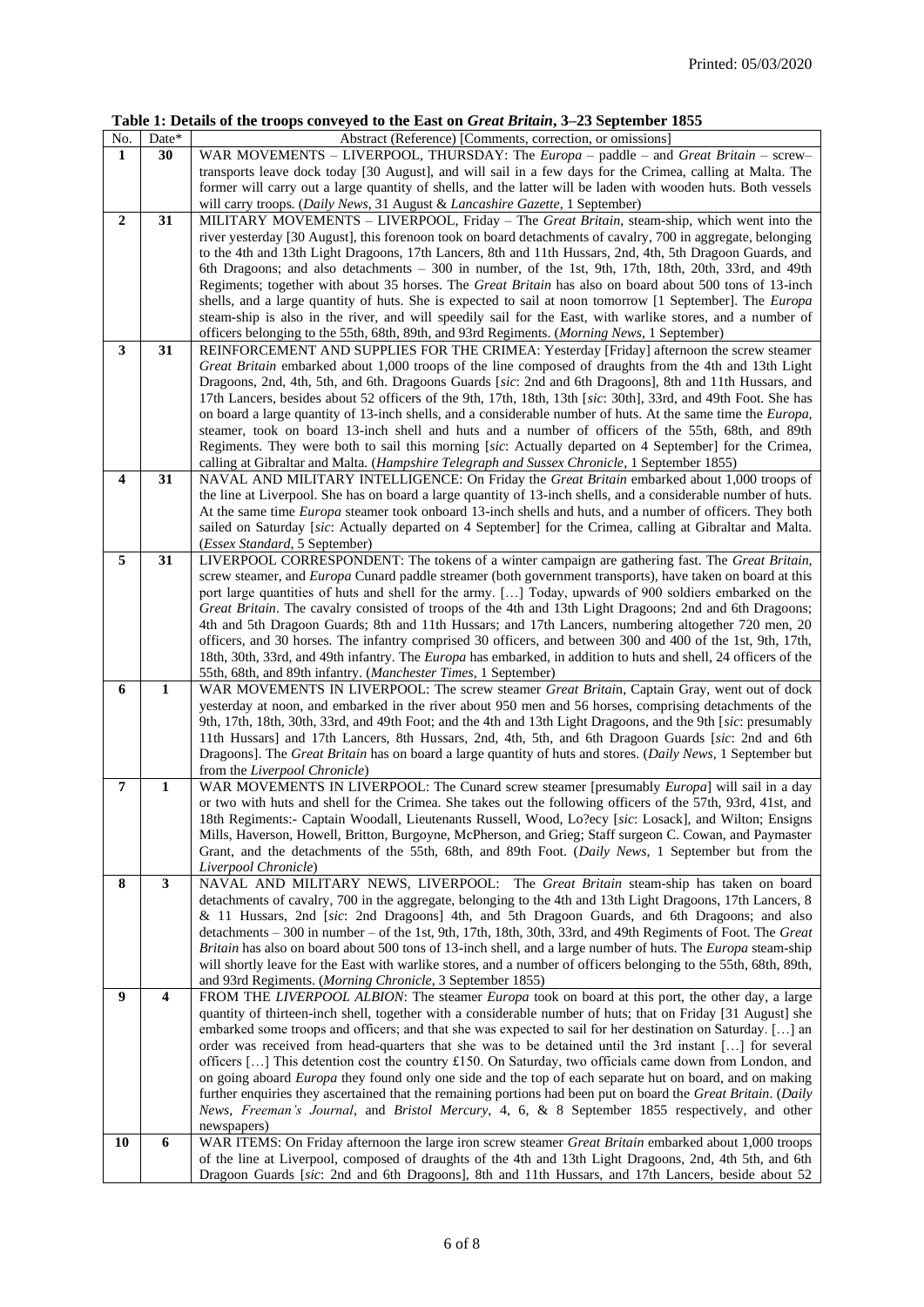|    |    | officers of the 9th, 17th, 18th, 13th [sic: 30th], 33rd, and 49th Foot. She has also on board a large quantity of |
|----|----|-------------------------------------------------------------------------------------------------------------------|
|    |    | 13-inch shells, and a considerable number of huts. At the same time the <i>Europa</i> steamer took on board 13-   |
|    |    | inch shell and huts, and a number of officers on the 55th, 68th, and 89th Regiments. They both sailed on          |
|    |    | Saturday morning <i>sic</i> : the left on the following Tuesday for the Crimea calling at Gibraltar and Malta.    |
|    |    | (Bury and Norwich Post and Nottinghamshire Guardian, 5 & 6 September)                                             |
| 11 | 8  | ARMY AND NAVY: The large iron screw steamer <i>Great Britain</i> embarked about 1000 troops of the line at        |
|    |    | Liverpool on Friday afternoon composed of draughts from the 4th and 13th Light Dragoons, 2nd, 4th, 5th,           |
|    |    | and 6th Dragoon Guards (sic: 2nd and 6th Dragoons), 8th and 11th Hussars, and 17th Lancers, besides about         |
|    |    | 52 officers of the 9th, 17th, 18th, 13th [sic: 30th], 33rd, and 49th Foot. She also had on board a large quantity |
|    |    | of 13-inch shells, and a considerable number of huts. At the same time, the <i>Europa</i> steamer took on board   |
|    |    | 13-inch shells and huts, a number of officers of the 55th, 68th, and 89th Regiments. They were both to sail       |
|    |    | the next morning for the Crimea, calling at Gibraltar and Malta. (Bristol Mercury, 8 September)                   |
| 12 | 15 | Great Britain transport, (187), arrived on Saturday [15 September] from Liverpool and Gibraltar, with the         |
|    |    | following: <i>- For Malta</i> - Ensigns: Darvell, Irn [sic: Fry], Hutchings, McGill [sic: Magill], Shaw, and 4    |
|    |    | soldiers of the 18th Regt., Assist-Surg Rae [sic: Roe], 92nd. Lieuts: Cumming and Grubbe, 9th. Lieuts             |
|    |    | Graham, Forbes, and Twining, Ensigns Baily [sic: Bally], Vaughan, Bayliff, Benwell, and Stratham [sic:            |
|    |    | Statham], 33rd. Lieut Cresswell, Ensigns Scott, Astley, and Field, 49th. Ensigns Elwyn, Smith, and                |
|    |    | Allardice, 30th. Ensign Townsend [sic: Townshend], 1st Royals. – For the Crimea – Lieut. De Bourbell,             |
|    |    | Cornets: Wynstanley, 4th Light Drgs, Cockburn, 11th Hussars. Webster, 8th do., Travers, 5th Dragoon Gds.,         |
|    |    | Parr, 2nd Drgs., Marshall, 17th Lancers, Assist-Surg Drysdale, 79th, Lieut. McNeil, 13th Light Dragoons,          |
|    |    | and 613 soldiers of different regiments. She left the following day for the Crimea. (Malta Times, 18              |
|    |    | September 1855; CO 163/38)                                                                                        |

\* August or September 1855.

### **Notes and references**

The year for all dates is 1855, unless otherwise stated. The references prefixed BT, CO, and WO are in the National Archives, Kew.

- 1 WO 28/186.
- 2 N. Fogg, *The Voyages of the Great Britain. Life at Sea in the World's First Liner*, (London, Chatham Publishing, 2002), p. 77
- 3 This tragic incident is described in an essay on the Brunel Institute website:
- <ssgreatbritain.org/brunel-institute/research-articles-papers>.
- 4 Naval and Military Intelligence, *The Times*, 9 Aug. The *Saldanha* was a sailing clipper fitted out to transport invalids. She made two round trips to the Crimea and was paid off on 7 Apr. 1856.
- 5 BT 98/4096. The voyage to Liverpool was noted in *The Times*, 23 Aug. The proposed date of departure from the port was given as the 5 or 6 Sep. The arrival of invalids from *Great Britain* at Chatham was reported in the *Daily Chronicle*, 27 Aug.
- 6 *Derby Mercury*, 22 Aug.
- 7 Ship's log; National Maritime Museum: LOG/M/30 & SCD/2 and *The Times*, 5 Sep. The size of *Great Britain* determined that she could only leave on a spring tide.
- 8 WO 284/72.
- 9 *Malta Times* and *Il Mediterrraneo Gazetta di Malta*, 18 & 19 Sep. respectively; CO 163/38 & CO 163/14.
- 10 WO 28/144. No other reference to confirm that there were artillery men being on board has yet been found.
- 11 WO 28/142.
- 12 WO 28/159. This return made no reference to the 150 artillery men noted in WO 28/144. It is possible they disembarked from *Great Britain* at Scutari and joined an artillery depot on the European side of the Bosphorus. Given the siege was over there would have been little need for them in the Crimea.
- 13 WO 28/186.
- 14 *The Times*, 11 Oct.
- 15 WO 28/138. The original documents have yet to be found.
- 16 WO 28/142.
- 17 *The Standard* and *Morning Post*, 29 Aug. These reports gave the destination of Bruce's command incorrectly as Portsmouth.
- 18 *The Examiner*, 1 Sep. In the event this proved unnecessary as Sevastopol fell on the 9 Sep.
- 19 The other officers in the contingent were Lieutenant J. Buchanan, Ensigns J.M. Aytoun and P. Ridgeway, and Assistant Surgeon J. Watts; WO 12/9492.